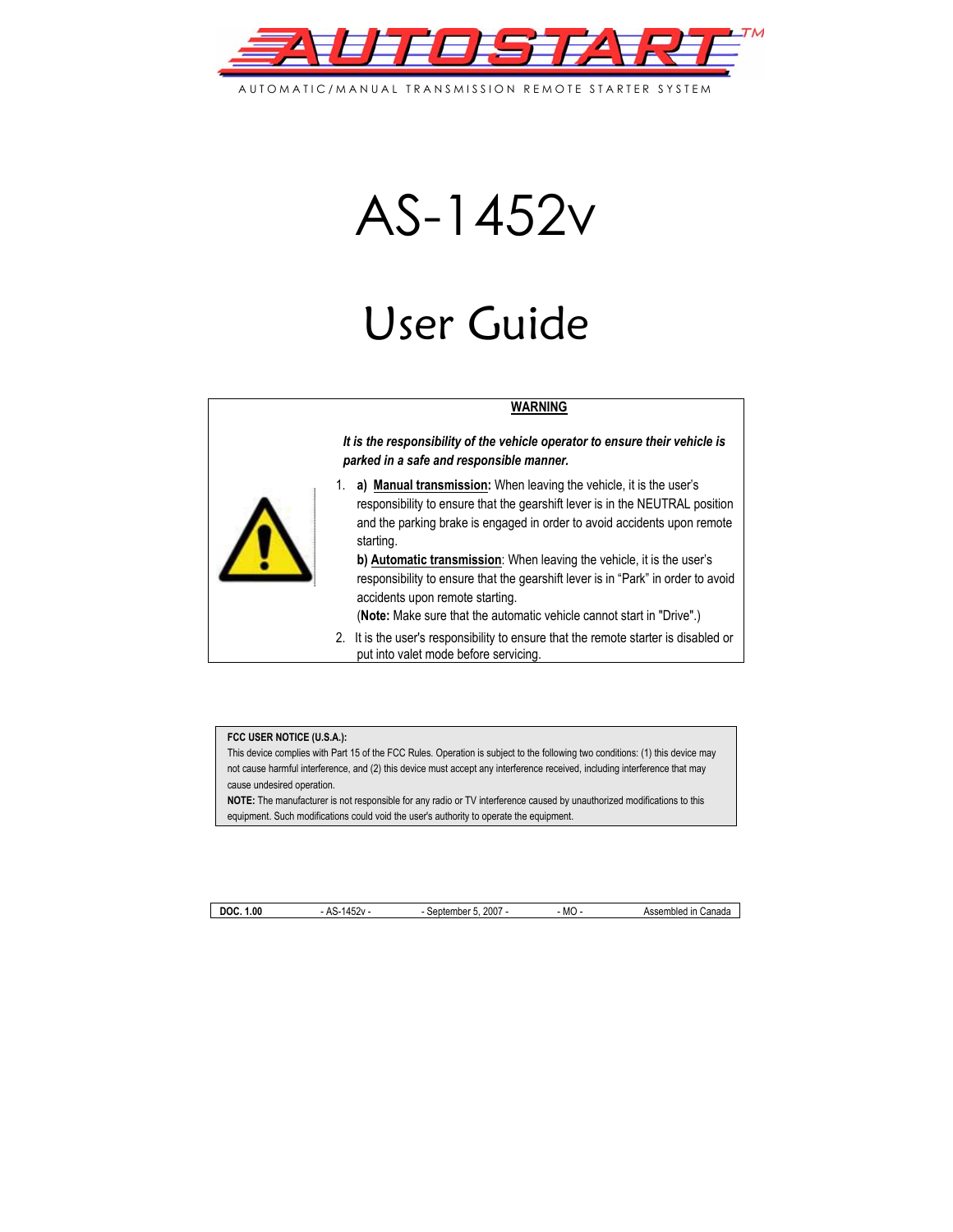# Table of Contents

| <b>Basic Remote Operation 3</b>                                       |
|-----------------------------------------------------------------------|
|                                                                       |
| Heater and Heated Seat 3<br>Windshield Wipers, Radio and Headlights 3 |
|                                                                       |
| Remote starting Your Vehicle4                                         |
| Setting Your Vehicle into Ready Mode 4                                |
|                                                                       |
|                                                                       |
| Valet Mode using the Valet Button6                                    |

| <b>Advanced Features: Installation-</b>                                                                  |
|----------------------------------------------------------------------------------------------------------|
| Ignition-controlled Door Locks Option  8<br>Remote Trunk Release Option 8<br>Starter Kill / Anti-Grind 8 |
| <b>Troubleshooting Poor Transmitting Range</b>                                                           |
| Diagnostics - Parking Light Flash Table 10                                                               |
| LIMITED LIFETIME WARRANTY 11                                                                             |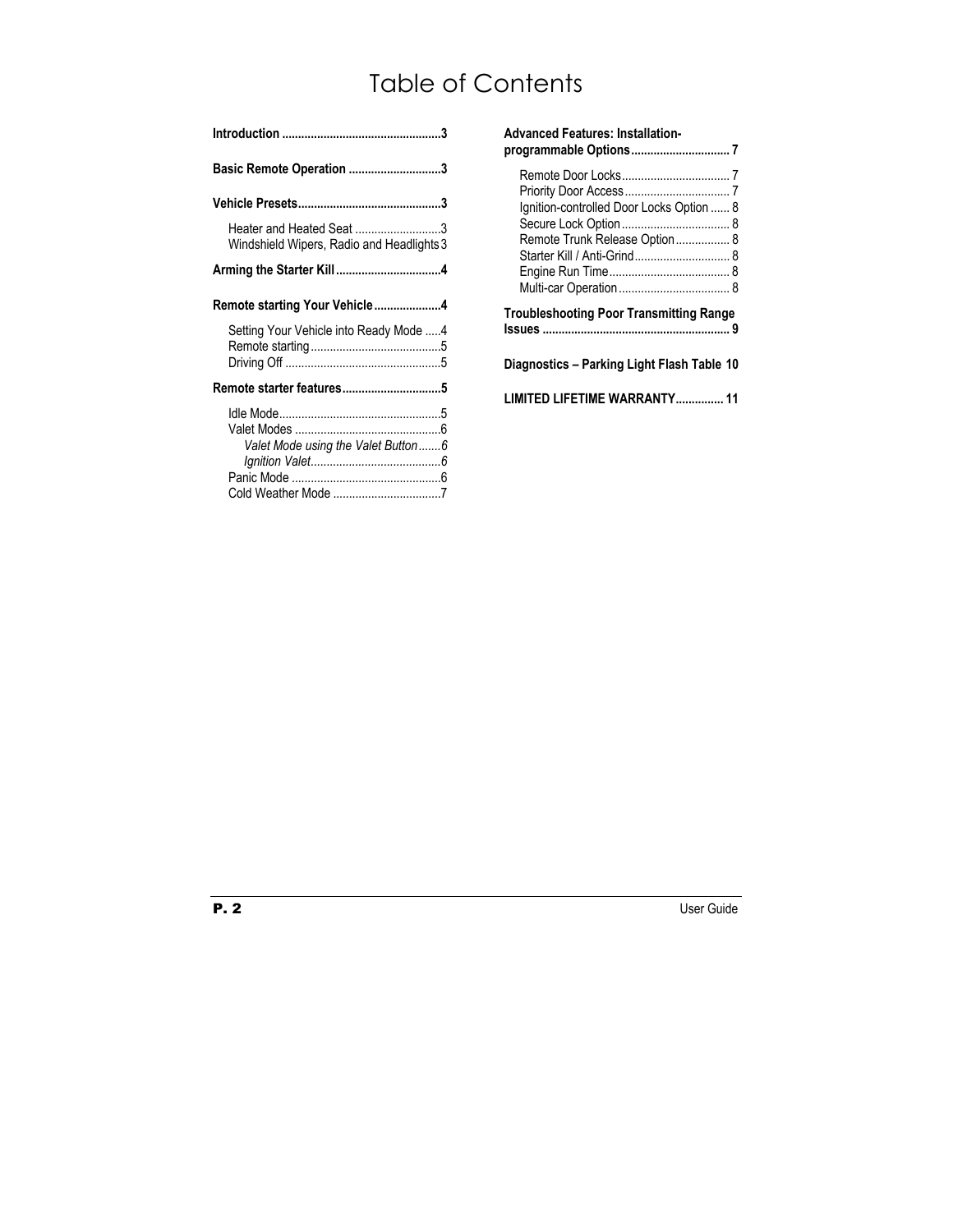# Introduction

This module is a state-of-the-art remote car starter system. With many advanced functions, this product will satisfy any one of the user's expectations from high-end commodity systems, without neglecting the standard features commonly offered by entry-level starters.

## Basic Remote Operation

Your remote car starter can operate two independent vehicles equipped with an identical remote car starter (see **multi-car operation** on page 8).

**The functions of the transmitter are as follows:** 



Pressing the **LOCK** and **UNLOCK** buttons simultaneously will activate the **AUX 2** output.

## **For certain vehicles:**

- Pressing and holding the **LOCK** button for more than 3 seconds will lock all doors and will send a constant pulse as long as the **Lock** button is held down (maximum of 15 seconds). This constant pulse can be configured to activate certain functionalities such as rolling up the windows – **Please refer to your installer to see if your vehicle is compatible with this option.**
- Pressing and holding the **UNLOCK** button for more than 3 seconds will unlock all doors and will send a constant pulse as long as the **UNLOCK** button is held down (maximum of 15 seconds). This constant pulse can be configured to activate certain functionalities such as rolling down the windows – **Please refer to your installer to see if your vehicle is compatible with this option.**

Vehicle Presets

#### Heater and Heated Seat

When leaving the vehicle it is recommended to preset the accessory controls in preparation for the next remote start. Settings for the blower motor (fan), front and rear, as well as heated seats (if equipped) should not be left on **HIGH.** It is recommended to leave the settings on **LOW** or **MEDIUM** instead.

#### Windshield Wipers, Radio and Headlights

Certain vehicles require the radio and / or windshield wipers and / or headlight circuits to become energized while running under remote start. When leaving the vehicle you must ensure that the windshield wipers and headlight switches are **OFF**. Leaving the headlight switch on on certain types of vehicles could cause them to remain on even after the remote starter shuts down, resulting in a dead battery.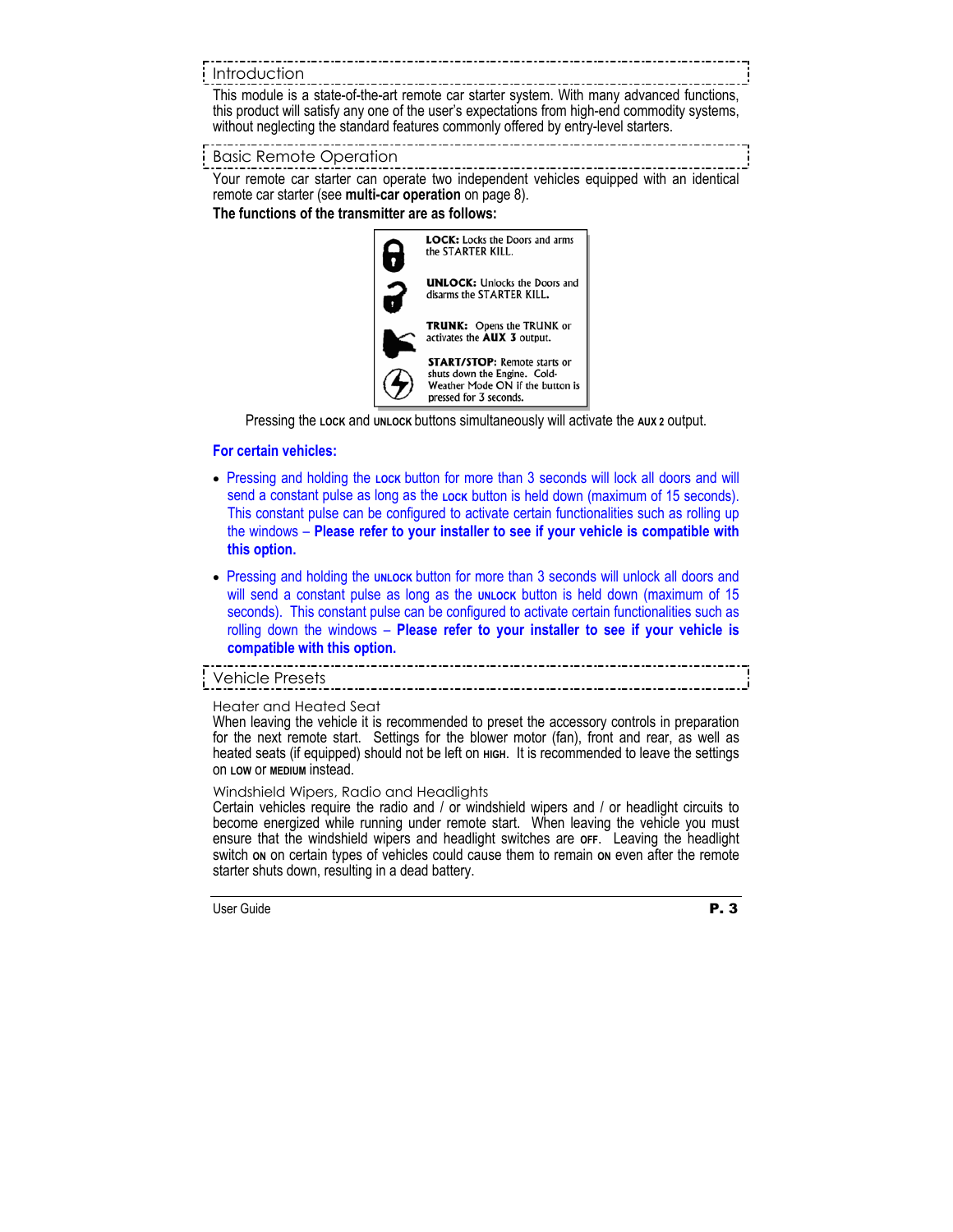Arming the Starter Kill

If installed, the Starter Kill can be programmed to arm in Active Mode (will not arm automatically) or in Passive Mode (will arm automatically).

- To **disarm** the Starter Kill in Active or Passive Mode, press the **UNLOCK** button on the transmitter. The parking lights will flash twice. (If Remote Door Locks were installed, this will also unlock the doors.) In Passive Mode, the system will automatically rearm 1 or 3 minutes after the doors were unlocked.
- To **arm** the Starter Kill in Active or Passive Mode, press and hold the **LOCK** button on the transmitter. The parking lights will flash once. (If Remote Door Locks were installed, this will also lock the doors). In Passive Mode, the system will automatically arm 1 or 3 minutes after the engine is shut down. ----------------------

# Remote starting Your Vehicle

If your vehicle has an automatic transmission, simply press the **START** button to remote start or stop your vehicle. Skip the next steps on to "Remote starting".

**Warning:** If you vehicle has an automatic transmission and the parking lights flash 15 times after pressing the **START** button, the parking brake is connected to ground. It is **imperative** that you see your installer and have him disconnect the wire.

Setting Your Vehicle into Ready Mode

If your vehicle has a **manual transmission** you must read the following indications. In order to start the vehicle by remote, the unit must first be set to Ready Mode. If the unit is not set to Ready Mode, it cannot remote start the vehicle.

**Please note that Ready Mode can be enabled by the remote or the handbrake, depending on the option that was selected by your installer. Therefore, you must follow the appropriate procedure between the two described below in order to set your vehicle into Ready Mode.** 

Once the system is set to Ready Mode, the vehicle can be remote started and stopped at any time. The system will exit Ready Mode if a door, the hood or the trunk is opened, if the brake pedal is pressed, if the parking brake is disengaged or if the ignition key is turned to the **IGNITION ON (RUN)** position.

|             | If Ready Mode is enabled by remote                                                                                                                                                           |    | If Ready Mode is enabled by handbrake                                                                                                                                                                          |
|-------------|----------------------------------------------------------------------------------------------------------------------------------------------------------------------------------------------|----|----------------------------------------------------------------------------------------------------------------------------------------------------------------------------------------------------------------|
| $1_{\cdot}$ | Ensure that all the doors, hood and trunk are closed. Make sure that the gear selector is in the neutral<br>position.                                                                        |    |                                                                                                                                                                                                                |
| 2.          | With the engine already running, apply the<br>parking brake once and release the brake<br>pedal.<br>Make sure to release the brake pedal.                                                    | 2. | With the engine already running, apply the<br>parking brake twice and release the brake<br>pedal.<br>Make sure to release the brake pedal.<br>The parking lights will flash 3 times<br>quickly and remain lit. |
|             |                                                                                                                                                                                              |    | Skip to step 4.                                                                                                                                                                                                |
| 3.          | Within 20 sec. of engaging the parking brake,<br>press and hold LOCK, UNLOCK or<br><b>START/STOP</b> on the transmitter.<br>The parking lights will flash 3 times<br>quickly and remain lit. |    |                                                                                                                                                                                                                |
| 4.          | Remove the key: the engine will continue running.                                                                                                                                            |    |                                                                                                                                                                                                                |
| 5.          | Exit the vehicle and close all doors, hood and trunk.                                                                                                                                        |    |                                                                                                                                                                                                                |
|             |                                                                                                                                                                                              |    |                                                                                                                                                                                                                |

# **To set the system to Ready Mode:**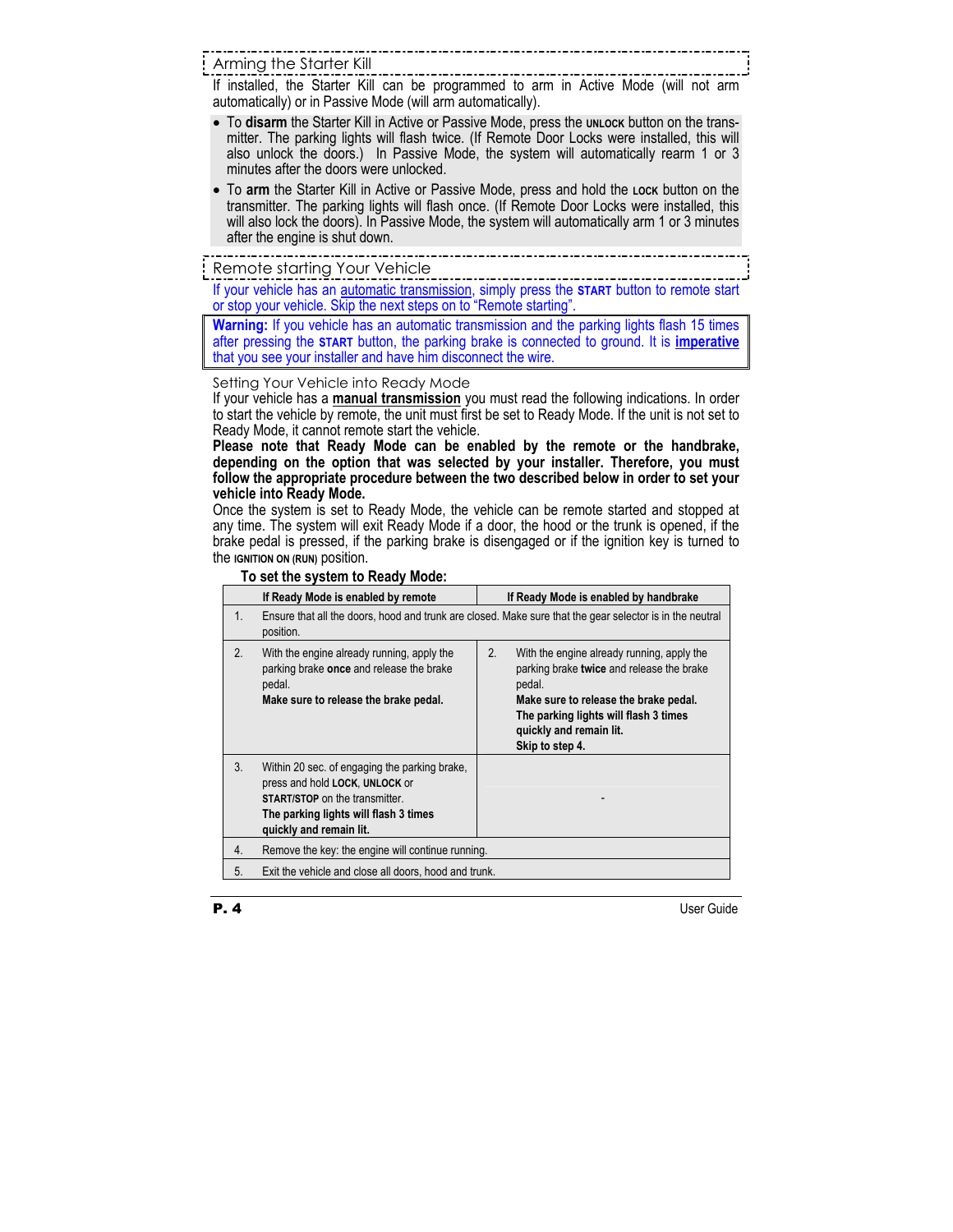- 6. Press for approx. 1 second either:
	- a. **LOCK** to lock the doors and shut down the engine;
	- b. **UNLOCK** to unlock the doors and shut down the engine;
	- c. **START/STOP** to shut down the engine without affecting the doors.

#### Remote starting

Press the start button for approximately 1 second. The parking lights will come on to inform you that the Remote Car Starter has received your signal. Approximately 5 seconds later, the engine will start. The parking lights will remain on during the pre-programmed run time of the engine.

If the vehicle does not start at the first attempt, the system will shut down, wait a few seconds and try to start the engine again. If your vehicle is equipped with an automatic transmission, there will be 3 start attempts before the system gives up.

#### Driving Off

With the vehicle running under remote control, press the **UNLOCK** button to **DISARM** and **UNLOCK** the doors (if installed). Enter the vehicle and do the following:

- Turn the ignition key to the **IGNITION ON (RUN)** position.
- Press the brakes to disengage the remote starter unit.

You are now ready to drive off.

**Caution:** Do **not** turn the key to the **CRANK** position with the engine running. This will cause the starter motor to re-engage, unless your vehicle is equipped with the Starter Kill / Anti-Grind Feature (Optional).

# Remote starter features

#### Idle Mode

**Convenience feature:** Idle Mode allows you to keep the engine running and the doors locked while you stop, for example, at a convenience store or for a short delivery.

This feature allows you to let the remote starter take over control of the vehicle (i.e. no Key in the Ignition Switch) while the engine is running.

#### **To leave the vehicle in Idle Mode if your vehicle has an automatic transmission:**

- 1. With the engine running, press the **LOCK** or **UNLOCK** button (to unlock the doors) or the **START** button on the remote control until the parking lights come on.
- 2. Remove the key and exit the vehicle. The engine will go on running.
- 3. Lock the doors if needed.

The engine will go on running until the user re-enters the vehicle or until the expiration of the Engine Run Time.

If your vehicle has a **manual transmission**, Idle Mode can be activated through the same routine as that used for Ready Mode; at the last step, the **TRUNK** button is pressed instead of the other buttons:

- 4. Ensure that the doors are all closed and that the gearshift lever is in the **Neutral** position.
- 5. With the engine already running, apply the parking brake and release the brake pedal.
	- **Make sure to release the brake pedal.**
- 6. Within 20 sec. push **LOCK**, **UNLOCK** or **START/STOP** on the transmitter.
	- **The parking lights will flash 3 times quickly and remain lit.**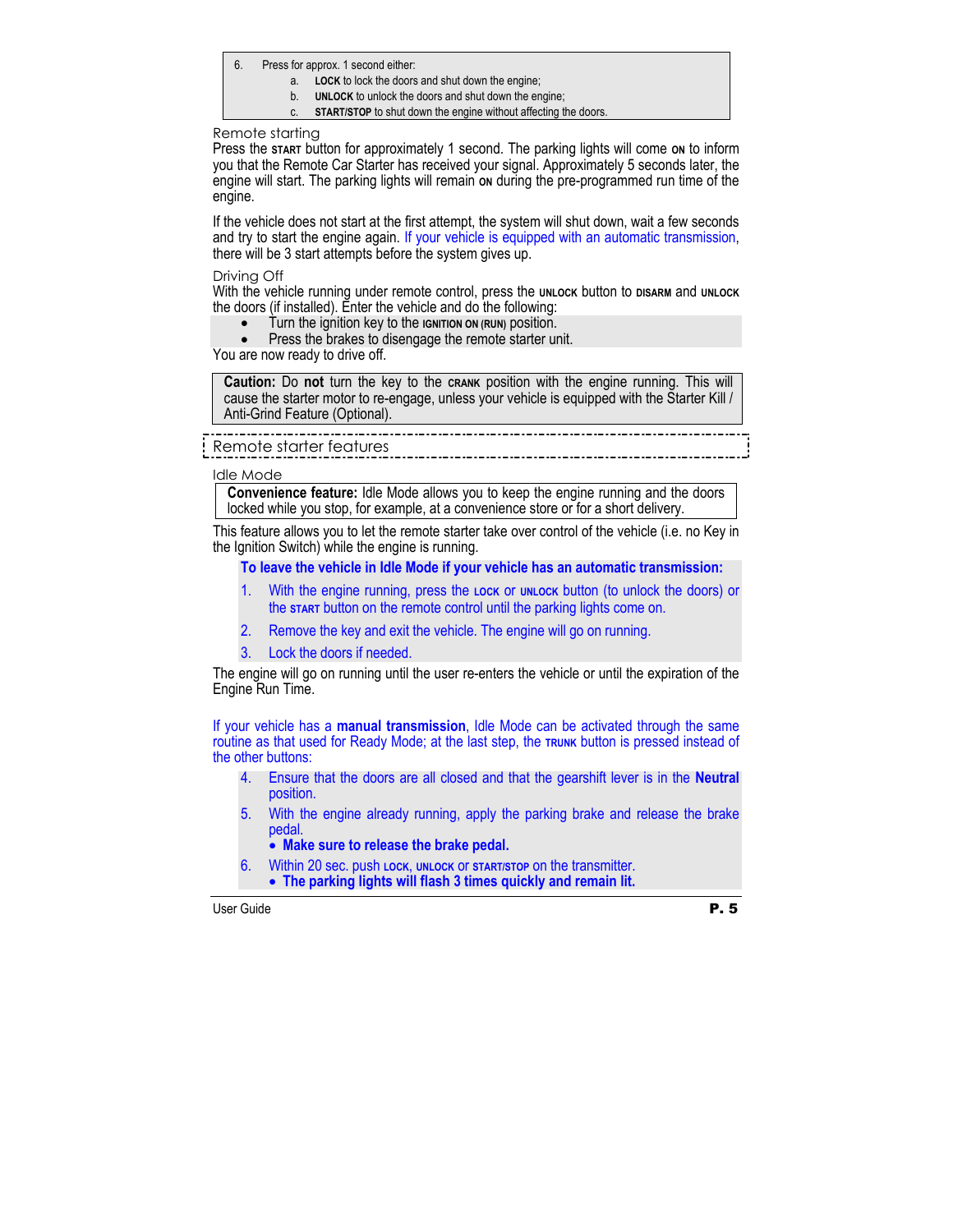- 7. Remove the key: the engine will go on running.
- 8. Exit the vehicle and close the door.
- 9. Press the **TRUNK** button until the system is armed (the doors will be locked if remote door lock is installed).

If the pre-programmed run time expires or if the user shuts down the engine by remote control, the vehicle will get in Ready Mode.

**Caution:** Do not leave children or pets unattended in a car in Idle Mode.

Valet Modes

When your vehicle is in Valet Mode, the remote starter functionalities are disabled. If the vehicle needs to be serviced, or if you park it indoors, the Valet Mode will prevent the engine from being remote started accidentally.

Valet Mode using the Valet Button

(If installed)

## **To put the system** *into* **Valet Mode:**

- 1. Turn the key to the **IGNITION ON (RUN)** position.
- 2. Press (for at least 1 second) and release the Valet Button. The LED will come **ON**.

## **To take the system** *out of* **Valet Mode:**

- 1. Turn the key to the **IGNITION ON (RUN)** position.
- 2. Press (for at least 1 second) and release the Valet Button. The LED will go **OUT**.

The Valet button can only be used if the vehicle keys are in the **IGNITION ON (RUN)** position.

#### Ignition Valet

The system can be placed in Valet Mode to disable the remote starting capabilities. If the vehicle needs to be serviced, or if you park it indoors, Valet Mode will prevent the engine from being accidentally started by remote control.

#### **To** *enter* **Valet Mode**

- With the key in the Ignition switch, turn the key to the on (RUN/IGNITION) and then off positions 5 times within 10 seconds.
- The Parking Light will flash 3 times indicating the Module is now in Valet Mode. The LED will turn **ON** solid.

#### **To** *exit* **Valet Mode**

- With the key in the Ignition switch, turn the key to the **ON (RUN/IGNITION)** and then **OFF**  positions 5 times within 10 seconds.
- The Parking Light will flash twice indicating the Module is now out of Valet Mode. The LED will turn **OFF**.

#### Panic Mode

**Note:** Panic Mode can only be activated if the horn has been adequately configured by your installer.

In an emergency situation, you can activate Panic Mode using the **LOCK** or **UNLOCK** button. This will:

• shut down the engine,

- disarm the Starter Kill and
- unlock the doors (with the **UNLOCK** button),
- activate the horn for 25 sec.
- or lock the doors (with the **LOCK** button),

**Note:** See the description of the **Starter Kill** option later in this Guide.

# **To activate Panic Mode:**

• Press and hold the **UNLOCK** button for approximately 3 sec. until the sound signal starts and the parking lights flash: This will unlock the doors before the sound signal starts.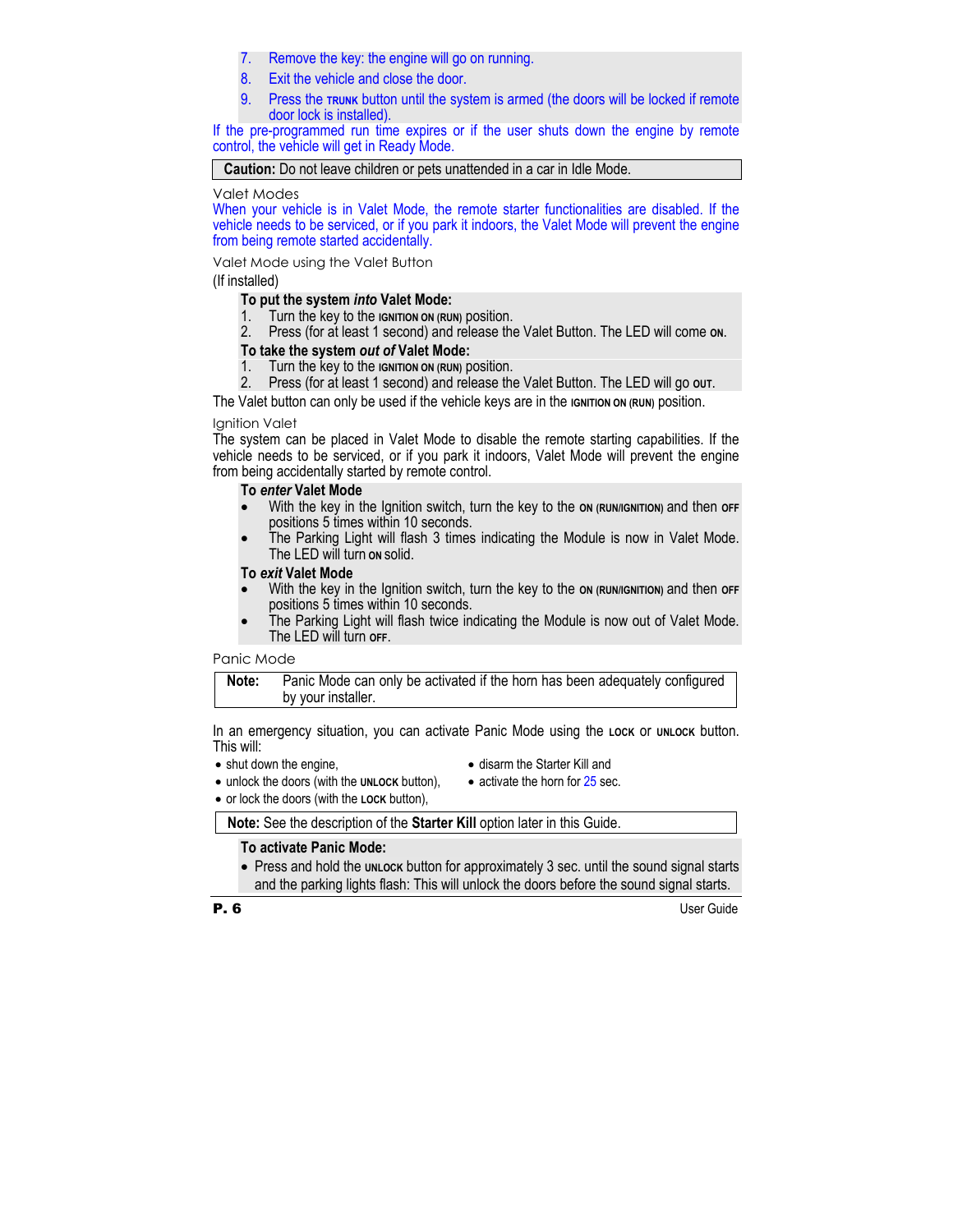• **Or** press and hold the **Lock** button for approximately 3 seconds until the sound signal starts and the parking lights flash: This will lock the doors before the sound signal starts.

Panic Mode will automatically shut down after 25 sec.

**Note:** To stop Panic Mode before the end of its delay, press the **LOCK** or **UNLOCK** button until the sound signal stops.

#### Cold Weather Mode

When Cold Weather Mode is active, the engine starts every 2 hours and runs for 3 minutes (or for 20 minutes with diesel engines); the routine goes on for a period of 24 hours.

#### **To** *enter* **Cold Weather Mode:**

• With the vehicle already in Ready Mode, press and hold the **START/STOP** button until the parking lights flash 3 times.

## **To** *exit* **Cold Weather Mode, do any one of the following:**

- Open the hood.
- Start the engine using the remote control.
- Turn the ignition key to the **IGNITION ON (RUN)** position.
- Press and hold the **START/STOP** button for 3 seconds (until the parking lights flash once).
- Set the vehicle to Valet Mode.

Advanced Features: Installation-programmable Options

The system was designed with flexibility and OEM integration in mind. With its programmable options, this unit can single-handedly control nearly any electrical system in your vehicle.

**Note:** The programming of these features should be left to a professional. Changing any one of the settings may adversely affect the operation of the module.

#### Remote Door Locks

If your system was installed with the Remote Door Locks option, you will have the convenience of remote keyless entry.

# **To LOCK your doors and ARM the Starter Kill:**

- 1. Press and hold the **LOCK** button for approximately 1 sec.
- 2. The parking lights will flash once and the LED will flash slowly to confirm that the doors have been locked and that the Starter Kill feature is enabled (if it was installed).

# **To UNLOCK your doors and DISARM the Starter Kill:**

- 1. Press and hold the **UNLOCK** button for approximately 1 sec.
- 2. The parking lights will flash twice and the LED will go out to confirm that the doors have been unlocked and that the Starter Kill feature is disarmed if it was installed.

**Note:** If installed and configured in Passive Mode at installation, the Starter Kill feature will rearm automatically 60 seconds after the doors are unlocked. For that reason, you may have to unlock your doors a second time if some time elapses before you actually start the engine.

#### Priority Door Access

If the remote door locks option is installed on your vehicle, this safety feature allows you to unlock solely the driver's door with a single press of the **UNLOCK** button on the transmitter; upon a second press of the **UNLOCK** button, all the other doors will unlock.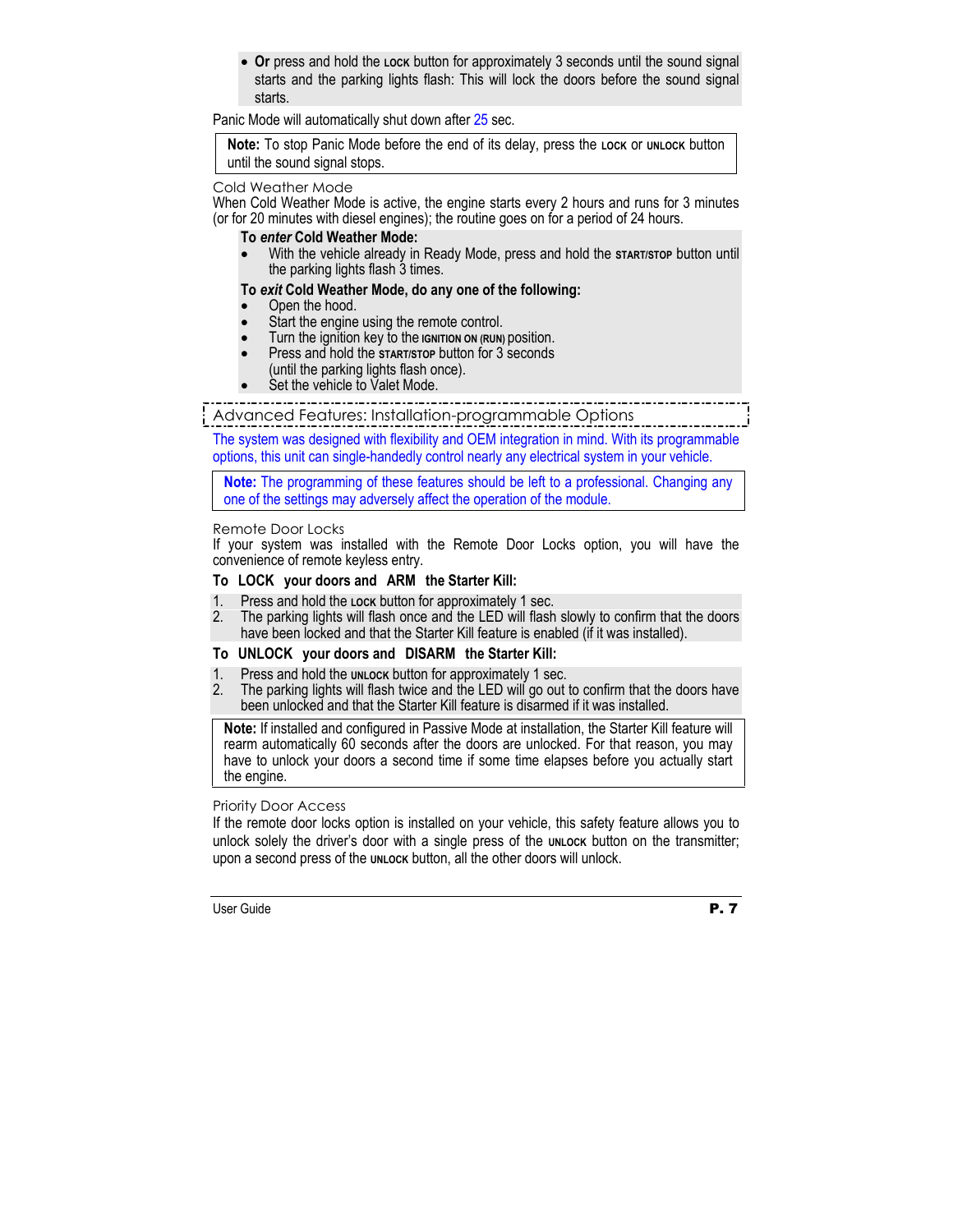#### Ignition-controlled Door Locks Option

This is an added security feature. If your system was installed with the Ignition-controlled Door Locks option, the doors will automatically be locked as soon as the user presses the brakes while the ignition key is in the **IGNITION ON (RUN)** position.

When the key is turned to the Ignition **OFF** position, the doors will automatically be unlocked. (Only available if remote Door Lock Option is installed)

#### Secure Lock Option

Before it can remote start your vehicle, the module must first disarm the factory security system.

The Secure Lock feature may be required on certain vehicle models with factory security systems that automatically unlock the doors when the security system is disarmed.

To keep your vehicle protected when the factory security system is disarmed for a remote start, Secure Lock will relock your doors as soon as the vehicle has started.

Once the engine run cycle ends, Secure Lock will rearm your factory security system.

#### Remote Trunk Release Option

If your system was installed with the Remote Trunk Release, you can open your trunk by pressing the **TRUNK** button on the remote transmitter. Vehicles must have an electric **TRUNK**  switch or a remote **TRUNK** button on the vehicle's OEM Transmitter for this option to be compatible with the Module.

#### Starter Kill / Anti-Grind

This added security feature will immobilize your vehicle when the system is armed (LOCKED). If your Module was installed with the Starter Kill option, you will not be able to start your vehicle with the key unless the system has been disarmed first (UNLOCKED).

The Starter Kill option can be programmed to be **ACTIVE** (will not arm automatically) or **PASSIVE** (will arm automatically). In **PASSIVE** Mode, your installer can program it to arm automatically in 1 or 3 minutes.

Once the vehicle has been remote started, the Anti-Grind feature prevents the starter motor from re-engaging when the ignition key is accidentally turned to the **CRANK** position.

**Note:** Automobile insurance companies sometimes offer a rebate for vehicles with a passive starter kill device.

#### Engine Run Time

(**Gas 15 minutes, Diesel 20 minutes by default**) If you have a gas engine, your system can be programmed to run the engine for  $3$ , 15, or 25 minutes (15 minutes by default). If you have a diesel engine, it can be programmed to run the engine for 8, 20, or 30 minutes).

#### Multi-car Operation

This option allows the owner of two vehicles, both equipped with the same Remote Car Starter model, to control both systems with a single remote control. To control the second vehicle, simultaneously press the **TRUNK** button and the button of the function you wish to use.

**Note:** Your remote control must be configured for second car operation by the installer.

- Press **TRUNK** + **LOCK** buttons simultaneously: .........**LOCK**
- Press **TRUNK** + **UNLOCK**: ...........................................**UNLOCK**
- Press **TRUNK** + **START**:..............................................**START**
- Press **TRUNK** + **STOP**: ...............................................**STOP**
- Press **TRUNK** + **STARTSTOP** for 3 sec:........................**Cold Weather Mode**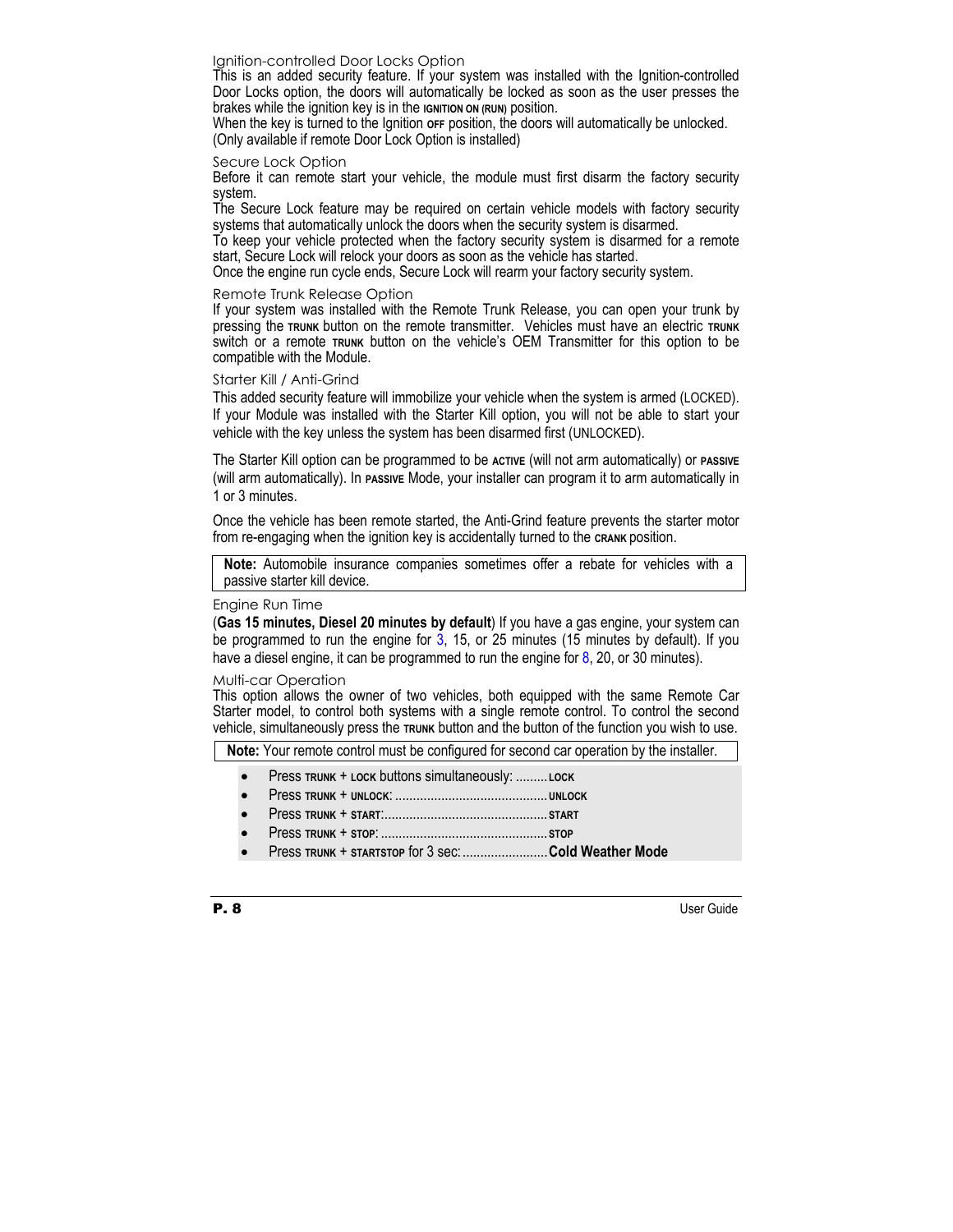# Troubleshooting Poor Transmitting Range Issues

Many factors may affect the operating range of the transmitter. Some of these are:

- The condition of the battery in the transmitter.
- The operating environment (for example: downtown radio-frequency noise, airports, cellular phone towers…)
- Metal: any type of metal will affect operating range. This includes the metal in the car.
- The shape of the vehicle can affect range as well; vans in general have an especially poor range.
- The shape of the roof and A-pillars brings about considerable radio-frequency deflection (in this case the signal from the remote control). As a result, the direction in which the vehicle is facing in relation to the remote control can affect the range. Straight on – standing in front of the vehicle – generally gives you the greatest range; the second best performance is from the back. Using the remote control from either side of the vehicle will usually give the lowest range.
- The range will be significantly lower in a crowded parking lot than in open space.
- Always hold the transmitter high, approximately at shoulder height. Holding the transmitter against your chin will also increase your range: your head acts as an antenna.
- The operating range will be somewhat lower on vehicles equipped with an aftermarket or factory alarm.
- Windows and windshields tinted with lead or metallic tints will decrease the operating range.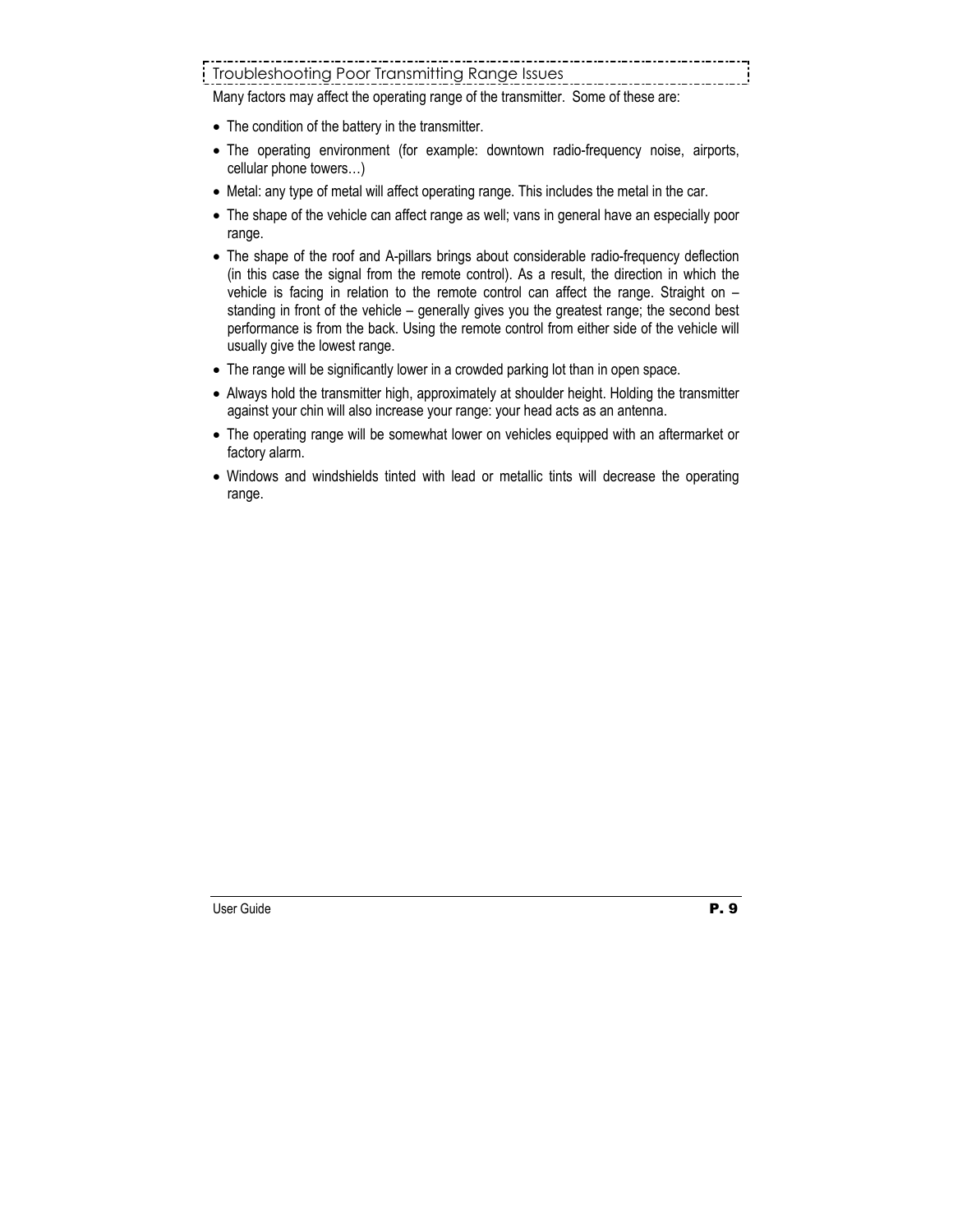|                                                              | Diagnostics - Parking Light Flash Table                                                                                                                                                                                             |                                                                                                                 |  |  |
|--------------------------------------------------------------|-------------------------------------------------------------------------------------------------------------------------------------------------------------------------------------------------------------------------------------|-----------------------------------------------------------------------------------------------------------------|--|--|
| <b>Flashes</b>                                               | <b>Description</b>                                                                                                                                                                                                                  |                                                                                                                 |  |  |
| 1                                                            | Doors locked, starter kill armed<br>Run time has expired<br>٠<br><b>TRUNK</b> button pressed<br>Start signal received by the module<br>• Cold weather mode cancelled<br>Reset from manual to automatic                              |                                                                                                                 |  |  |
| 2 slow flashes follower<br>by 8 quick flashes                | $\bullet$                                                                                                                                                                                                                           |                                                                                                                 |  |  |
| $\overline{2}$                                               | Doors unlocked, starter kill disarmed<br>Remote start attempt cancelled by<br>remote<br>Exiting ignition valet                                                                                                                      | Power-up reset<br>• Board set from manual to automatic; power<br>OΝ<br>Power ON to OFF (automatic transmission) |  |  |
| 3                                                            | Entering and exiting ready mode.                                                                                                                                                                                                    | Entering ignition valet                                                                                         |  |  |
| 4                                                            | +12 V detected on the brake input wire either while cranking or during run time<br>Entering multi-speed tach programming<br>Board set from automatic to manual; power ON<br>$\bullet$<br>Power ON to OFF (manual transmission)<br>٠ |                                                                                                                 |  |  |
| 5 Fast                                                       | Tach signal programmed<br>$\bullet$<br>New transmitter programmed<br>$\bullet$                                                                                                                                                      |                                                                                                                 |  |  |
| 6                                                            | • A remote start was attempted while a tach-before-crank signal was detected before cranking                                                                                                                                        |                                                                                                                 |  |  |
| 8                                                            | Unit reset<br>$\bullet$<br>A ground (-) signal was detected on the hood pin input wire when attempting to remote start or<br>$\bullet$<br>during run time<br>The parking brake is connected to ground (automatic transmission)<br>٠ |                                                                                                                 |  |  |
| 10                                                           |                                                                                                                                                                                                                                     |                                                                                                                 |  |  |
| When pressing<br><b>START</b><br>15 quick flashes            |                                                                                                                                                                                                                                     |                                                                                                                 |  |  |
| $1 - pause - 2$                                              | There was a remote start attempt while the vehicle was in valet mode<br>٠<br>Failed start: vehicle's low battery voltage<br>٠                                                                                                       |                                                                                                                 |  |  |
| ON SOLID for 3                                               | followed by 1 flash                                                                                                                                                                                                                 | Exiting cold weather mode                                                                                       |  |  |
| seconds                                                      | followed by 3 flashes                                                                                                                                                                                                               | Entering cold weather mode                                                                                      |  |  |
| <b>ON continuously</b>                                       | Idle mode: Idle mode is engaged<br>$\bullet$<br><b>Run time:</b> The vehicle has been remote started and is in run time<br>$\bullet$                                                                                                |                                                                                                                 |  |  |
| ON 2 seconds                                                 | The hood has been opened and a ground (-) signal has been detected on the hood pin input wire<br>$\bullet$                                                                                                                          |                                                                                                                 |  |  |
| ON 4 seconds                                                 | Locking or unlocking a door (with door pulses configured to 4 sec.)<br>$\bullet$                                                                                                                                                    |                                                                                                                 |  |  |
| ON 20 seconds<br><b>Constantly flashing</b><br>up to 25 sec. | The hood pin has been flashed and you are now in the programming options<br>$\bullet$<br>Panic mode is triggered<br>$\bullet$                                                                                                       |                                                                                                                 |  |  |